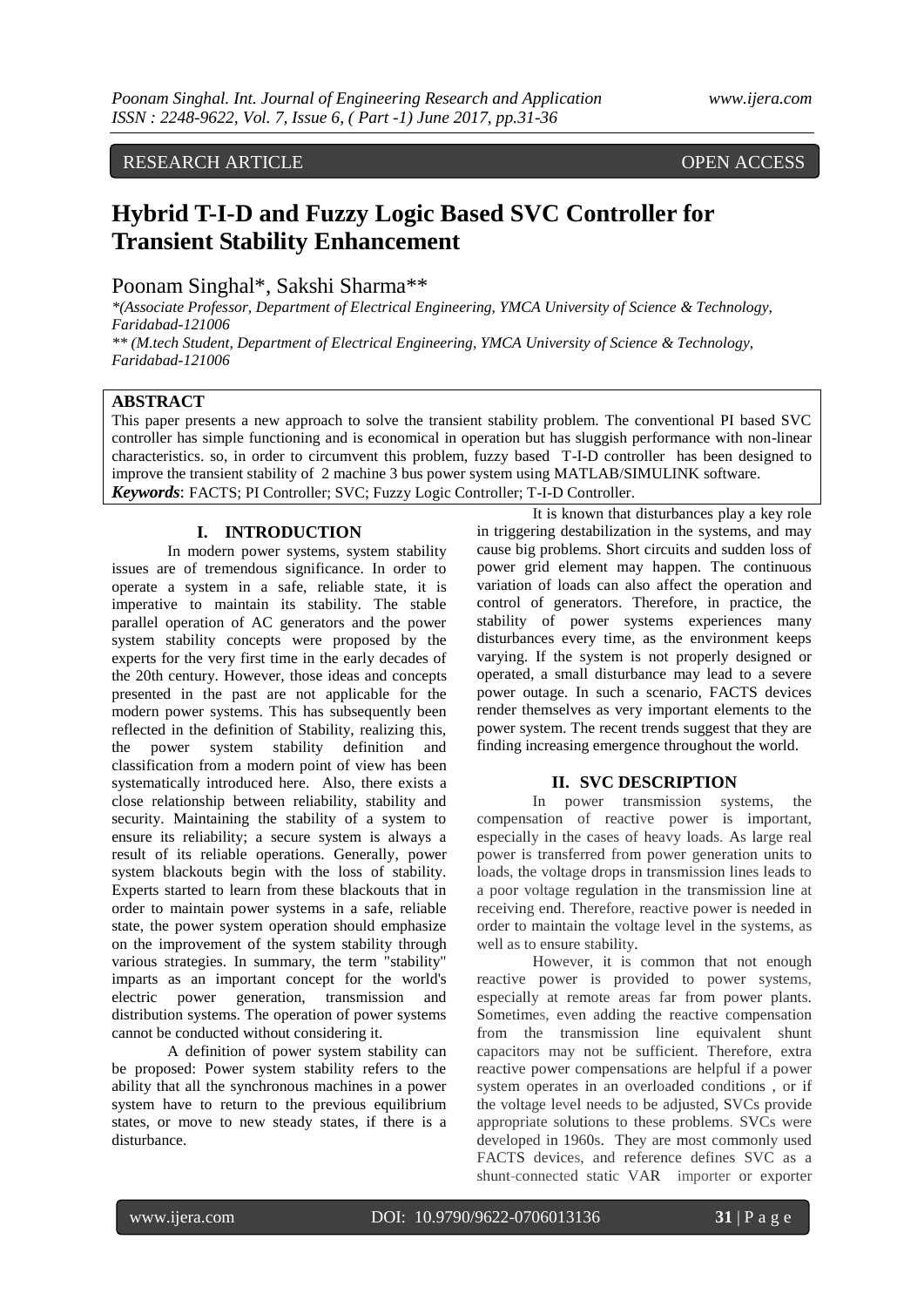whose output VARs are adjusted to maintain bus voltage of the electrical power system within a specific range.

Since SVCs have been used in the power systems for several decades, the technologies have been improved, and SVCs have brought about many uses for power systems. As previously mentioned, SVCs enlarge the transmission capability by supporting the line voltage Moreover, when the power systems are in their steady states, SVCs mainly eliminate the system voltage variations, smooth the effects of continuous load changes, damp oscillations, and the reactive compensation function can also help to correct power factors to improve the power quality. Furthermore, for the transient process, if systems suffer from sudden large disturbances which lead to severe voltage drops, SVCs react immediately to provide a strong reactive power support, enhancing the system voltage stability and transient stability.

In the active control range, the Susceptance (Bsvc) and, hence, the reactive current is varied according to the voltage regulation slope characteristics shown in Fig. 2.



**Fig.1** Basic Structure of SVC [4]

The slope is determined by the desired voltage regulation. Typically, it varies between 1-5%. The SVC behaves like a shunt capacitor of maximum value (BCsvc) at the capacitive limit, and as fixed shunt reactor at minimum value (BLsvc) corresponding to the inductive limit. These limits are reached when there are large variations in the bus 15 voltage. The inductive limit is reached when the bus voltage exceeds the upper limit, whereas the capacitive limit is reached when it falls below the lower limit.



# **Fig.2** Svc Output Characteristics

The SVC can be represented by its shunt current injection model. The current injection  $I_{SVC}$ )into the bus, where the SVC is connected, can be written as,

$$
I_{\scriptscriptstyle SVC} = jB_{\scriptscriptstyle SVC}
$$

$$
B_{SVC} = B_C - B_L = \frac{1}{X_c X_L} \{ X_L - \frac{X_C}{\pi} [2(\pi - \alpha) + \sin 2\alpha] \}
$$
  
where,  $X_L = \omega L, X_C = \frac{1}{\omega C}$ 

and ,  $B_{SVC}$ ,  $\alpha$ ,  $X_c$ ,  $X_L$  are the reactive power injected into the bus due to svc can be expressed as, are the shunt susceptance, firing angle, inductive reactance and capacitive reactance of the SVC, respectively.  $\omega = 2\pi f$ , where f is the frequency of the supply. *The reactive power injected into the bus due to SVC can be expressed as,*

$$
Q_{\rm{SVC}} = B_{\rm{SVC}} V^2
$$

where*, V* is the voltage magnitude of the bus at which the SVC is connected.

#### **III. POWER SYSTEM MODEL**

A 2 machine 3 bus power system model in MATLAB/Simulink is used for the purpose of study. The power rating of machine 1 is 1000 MVA which is connected to load center with the help of a 700km transmission line, operating at 500 KV. Load is of resistive type of 5000MW, supplied by machine 2 of rating 5000MVA



# Fig.3. Single line diagram a 2 machine 3 bus system

The current and voltage at bus B2 is measured and the corresponding data is fed as input to the SVC controller. Now the role of SVC is to regulate the value of Voltage at the bus. The difference between the measured value of the voltage and the desired value of Susceptance (B p.u.) obtained as output from the voltage regulator. Subsequently , firing angle delay is given to the Thyristors of TCRs(Thyristor Controller Reactors) and TSCs(Thyristor Switched Capacitors).This mechanism can be illustrated with the help of figure. 4.The firing angle delay decides the nature of current injected by the SVC into the system.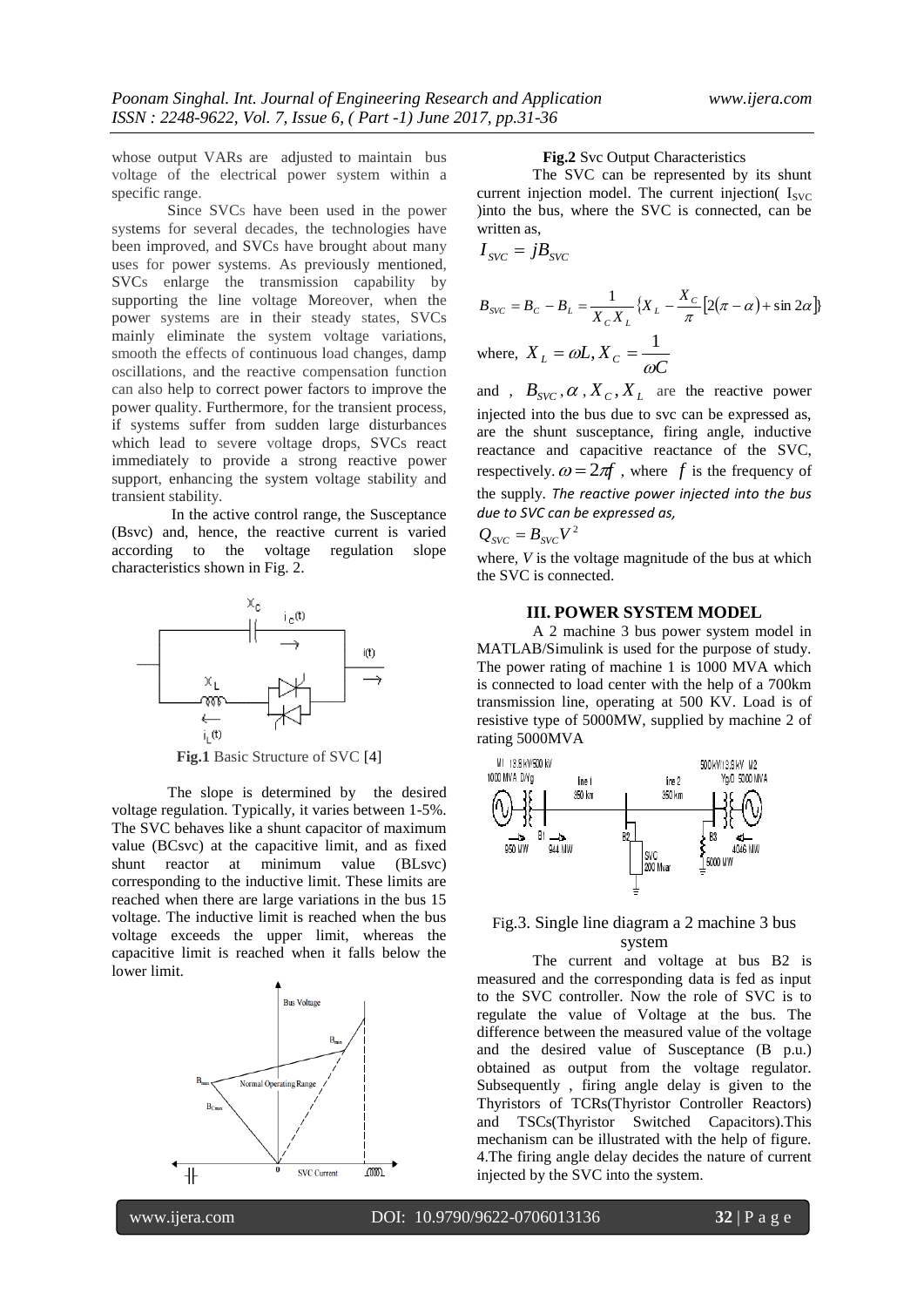

**Fig.5**. T-I-D Controller Application in SVC

#### **IV. FUZZY LOGIC CONTROLLER**

Fuzzy set theory renders itself as an excellent means for representing uncertainty in the any data or unprecedented behavior of a system. It represents the human control processes and also employs experimental knowledge in adjusting the controller parameters.

FIS (Fuzzy Inference System) consists of the following components:

- 1. Input variables
- 2. Fuzzification through membership functions
- 3. Rule-base (if/then rules)
- 4. Defuzzification through membership functions
- 5. Output variables



**Fig.6**. Fuzzy Logic Controller Block Diagram

| Output           |           | de        |           |           |           |           |
|------------------|-----------|-----------|-----------|-----------|-----------|-----------|
|                  |           | dt        |           |           |           |           |
|                  | <b>NB</b> | <b>NB</b> | <b>NS</b> | z         | <b>PS</b> | PB        |
| $\boldsymbol{e}$ |           | NB        | <b>NS</b> | NB        | <b>NS</b> | Ζ         |
|                  | <b>NS</b> | <b>NS</b> | NB        | Ζ         | Z         | <b>PS</b> |
|                  | Z         | <b>NS</b> | Z         | Z         | <b>PS</b> | PS        |
|                  | <b>PS</b> | Ζ         | Z         | <b>PS</b> | <b>PS</b> | PS        |
|                  | PB        | Z         | PS        | PS        | PS        | PB        |

# **i) Input Variables**

Typically a fuzzy controller has at least 2 inputs and one output. In this paper, the inputs to the fuzzy logic controller are the error in the voltage and

change of error, while its output acts as the control signal.

Input1: 
$$
e = V_{ref} - V_{meas} - (B_{src}V_{meas}X_s)
$$
  
Input2: 
$$
\frac{de}{dt} = \frac{d(V_{ref} - (B_{SVC}V_{meas}X_s))}{dt}
$$

# **ii) Fuzzification**

 Fuzzification is defined as a conversion of real input to fuzzy set values. For eg.

$$
NS(x) = \{0 \text{ if } X < -1.0 \text{ or } X > 0; \}
$$

$$
= (-0.5 + X)/0.1 \text{ if } X > = -1.0 \text{ and } X < -0.5;
$$
  
= (-X + 0.5)/0.1 if X > = -0.5 and X < 0  
= 0 if X > 0 }



**Fig.7**. Input Membership Function

Different types of parameterized membership functions commonly used are:



**Fig.8**. Types of membership functions

#### **iii) Rule Base**

 The Rule Base is described as a "If Then" format wherein the 'If' side represents the condition and the 'Then' side represents conclusions.

Rule1:If error in voltage, *e* is NB and the error *de*

change 
$$
\frac{de}{dt}
$$
 is NB then the output is NB.

Rule 2: If error in voltage, *e* is Z and error change

*dt*  $\frac{de}{ }$  is PB, then the output is PS.

#### **Table.1** Fuzzy Inference Rules

NB=Negative Big , NS=Negative Small, Z=Zero, PS=Positive Small, PB=Positive Big.

# **iv) Defuzzification**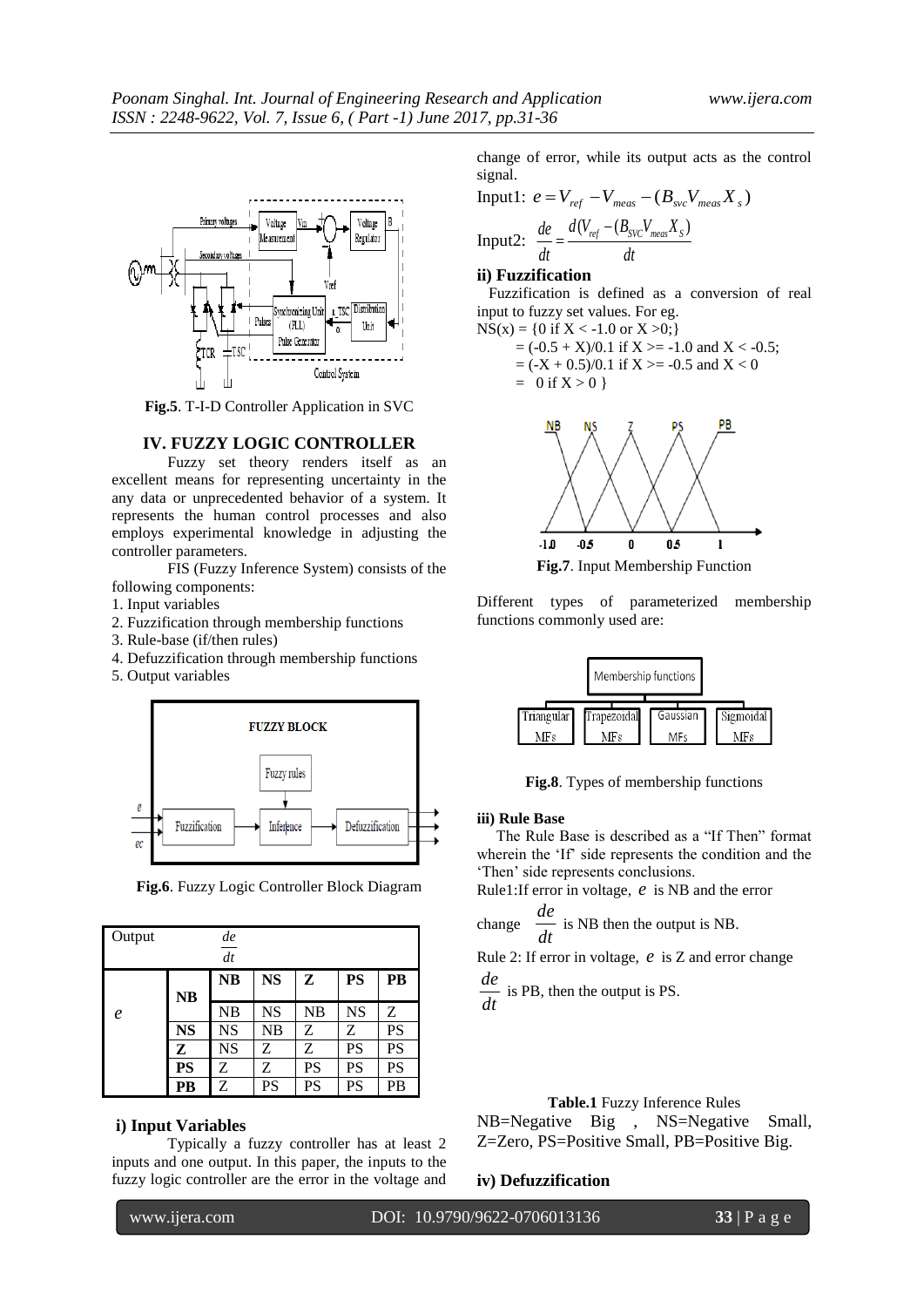The objective of Defuzzification is to find one single crisp value which summarizes the fuzzy set. There are several mathematical techniques that are used to perform this.

- a. Centroid Method,
- b. Centre of Sums,
- c. Weighted Average Method
- d. Modified Center of Area
- e. Mean of Maximum
- f. Centre of Gravity

Centroid method is employed where the output will be calculated as

$$
O = \frac{\sum_{i=1}^{5} (b_i \int \mu_i)}{\int \mu_i}
$$

Where *μi* symbolizes the membership function and *bi*  symbolizes the membership of member i of output fuzzy set.

# **V. SIMULATION RESULTS**

A three phase fault is created at bus 1 for a period of 0.1s. from 5 to 5.1 seconds. The designed controller has a precise control to make the system stable after the fault is cleared. During the fault when there is a dip in the bus voltage (high current), svc injects the reactive var into the transmission line where it is connected to regulate the voltage. The MATLAB/Simulink is given below: The Tilt Integral Derivative controller is a newly designed controller which has good performance and gives reliable results over PI based controller. Moreover, TID compensator has a good transient rejection ratio, simpler tuning, and a few effect on the closed loop system response. The first overshoot is reduced using T-I-D Controller. The deviations in Bus terminal voltage and speed of generator are also reduced.





**Fig.9**. MATLAB/Simulink Model for system



**Fig.10**. Hybrid TID-Fuzzy Logic Controller

Following Simulation Results are obtained using MATLAB/Simulink Software with the help of Power System ToolBox.

**a) Terminal Voltage at bus 2:** Time response of machine 1 Terminal Voltage at bus 2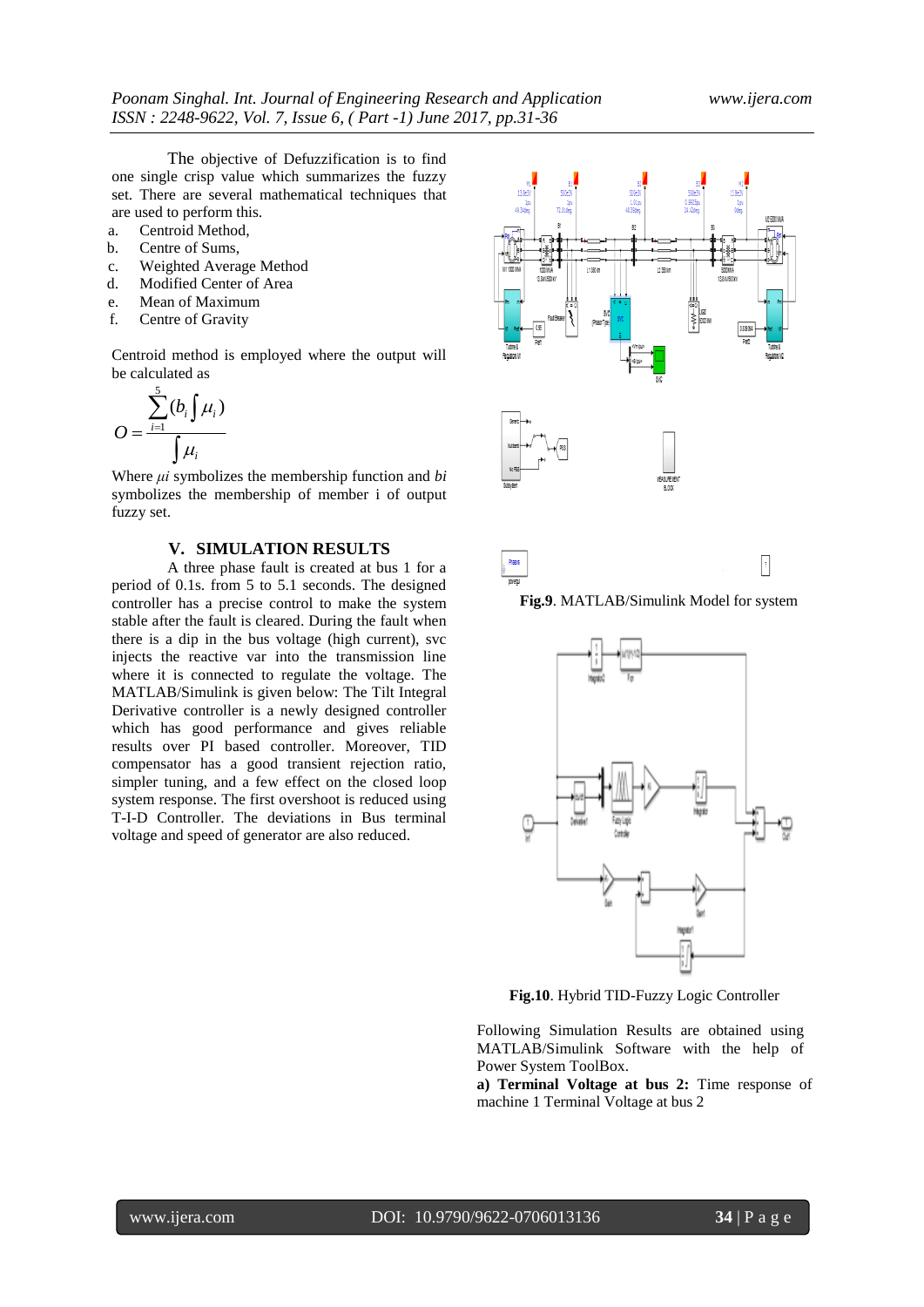

**Fig.11**. Terminal Voltage at bus 2(With Fuzzy Logic based T-I-D SVC Controller PI Controller ,and Conventional PI SVC Controller)

**b) Speed Deviation between Generator1 and**  Generator2: Below shows the Time Response simulation result of Rotor Speed Oscillations between Generator1 and Generator 2.



**Fig.12.** Speed deviation  $(w2 - w1)$  (With Fuzzy Logic based T-I-D SVC Controller PI Controller ,and Conventional PI SVC Controller)

# **c)Rotor Angle deviation between Generator1 and Generator 2:**

Time Response of Rotor Angle Oscillations



**Fig.13.** Rotor Angle deviation between Gen1 and Gen 2 (With Fuzzy Logic based T-I-D SVC Controller PI Controller ,and Conventional PI SVC Controller)

# **VI. CONCLUSION**

# **i) Terminal Voltage at bus 2**

The first undershoot in Bus Voltage at Bus 2 using TID Controller is 0.945 p.u and that with PID and Conventional SVC Controller is 0.95p.u and 0.874 p.u. respectively. T-I-D SVC Controller is able to deal with non-linearity faster than PID Controller.

# **ii) Speed Deviation between Generator1 and Generator2**

The speed deviation between Generator1 and Generator2 .i.e (w2- w1) radian/seconds are reduced from 115 radian/seconds to 68 radians/seconds using TID SVC Controller.

### **iii) Rotor Angle Difference between Generator1 and Generator2**

The rotor angle difference for PID Controller is not as desired and keeps on increasing. Out of PI Controller and TID Controller the latter has slightly better response.

# **VII. FUTURE SCOPE**

In this paper, hybrid T-I-D and Fuzzy Logic Based SVC Controller is tested on a 2 machine 3 bus SIMULINK model in MATLAB. It can be concluded that this controller improves the transient stability of the system by reducing the overshoot in voltage and by giving a faster response and smaller settling time than PI and PID Controllers. The performance of the designed controller is reliable and is quite stable. Further work will be done on improving the transient stability of SVC using Genetic Algorithm Technique to optimize the Gain Constants of T-I-D Controller.

# **REFERENCES**